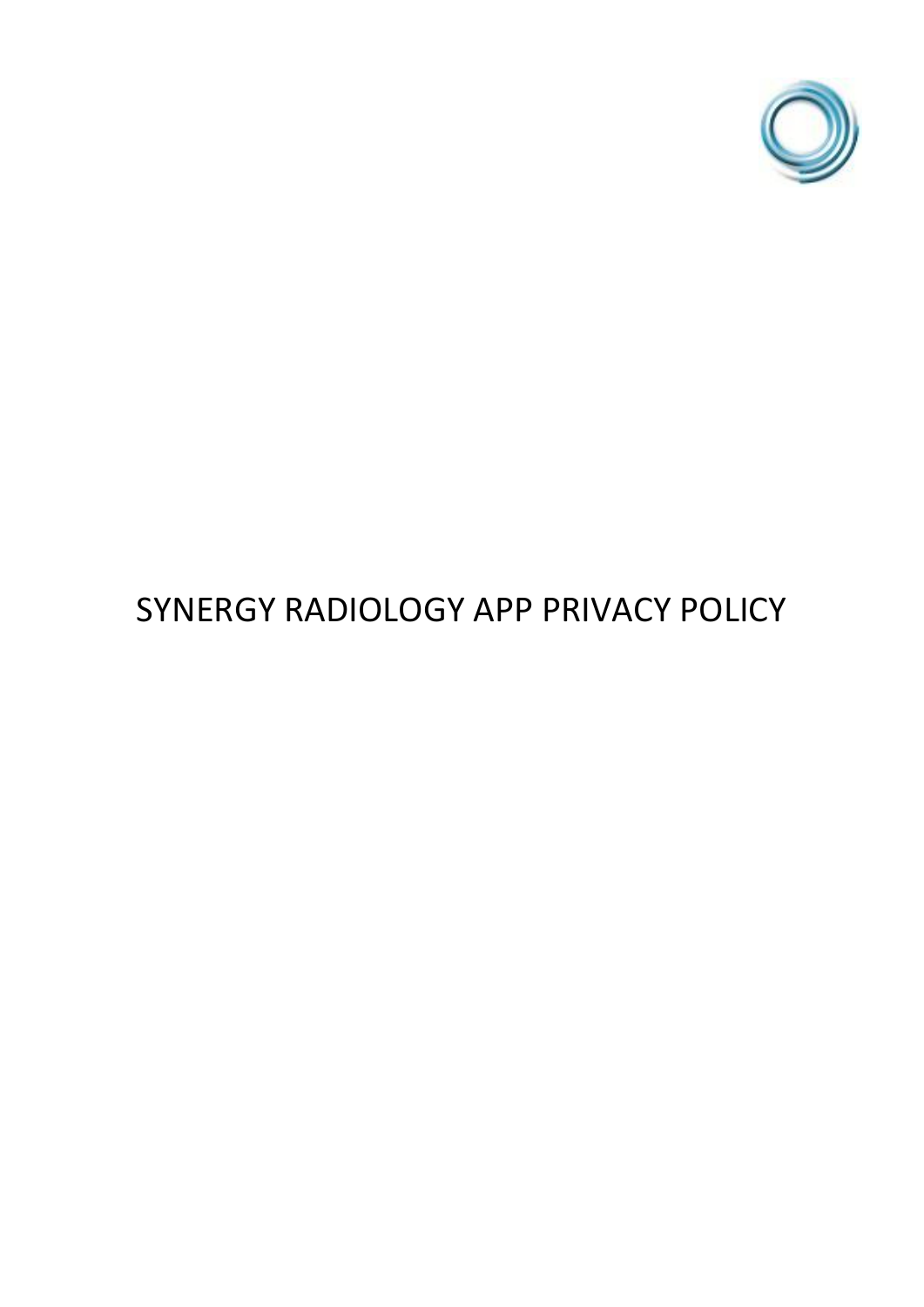## **INTRODUCTION**

Synergy Radiology (Synergy) values our patient's privacy and adheres to the thirteen Australian Privacy Principles (APP's) in the Privacy Act to ensure all information kept is collected, stored, retained and used in the appropriate manner under the APP's.

The purpose of the Privacy Policy is to explain:

- The type of personal information that Synergy holds
- How the information is collected and stored by Synergy
- The purpose for which the information is collected, held, used and disclosed
- Matters related to anonymity and pseudonymity
- How our patients can access and correct their personal information
- Complaint procedure should an individual feel that Synergy has breached any of the APP's in any way
- Information that may be disclosed to any overseas recipients

Synergy is committed to ensuring our patient's privacy is maintained at all times by implementing this policy, by staff training and by continual review of processes.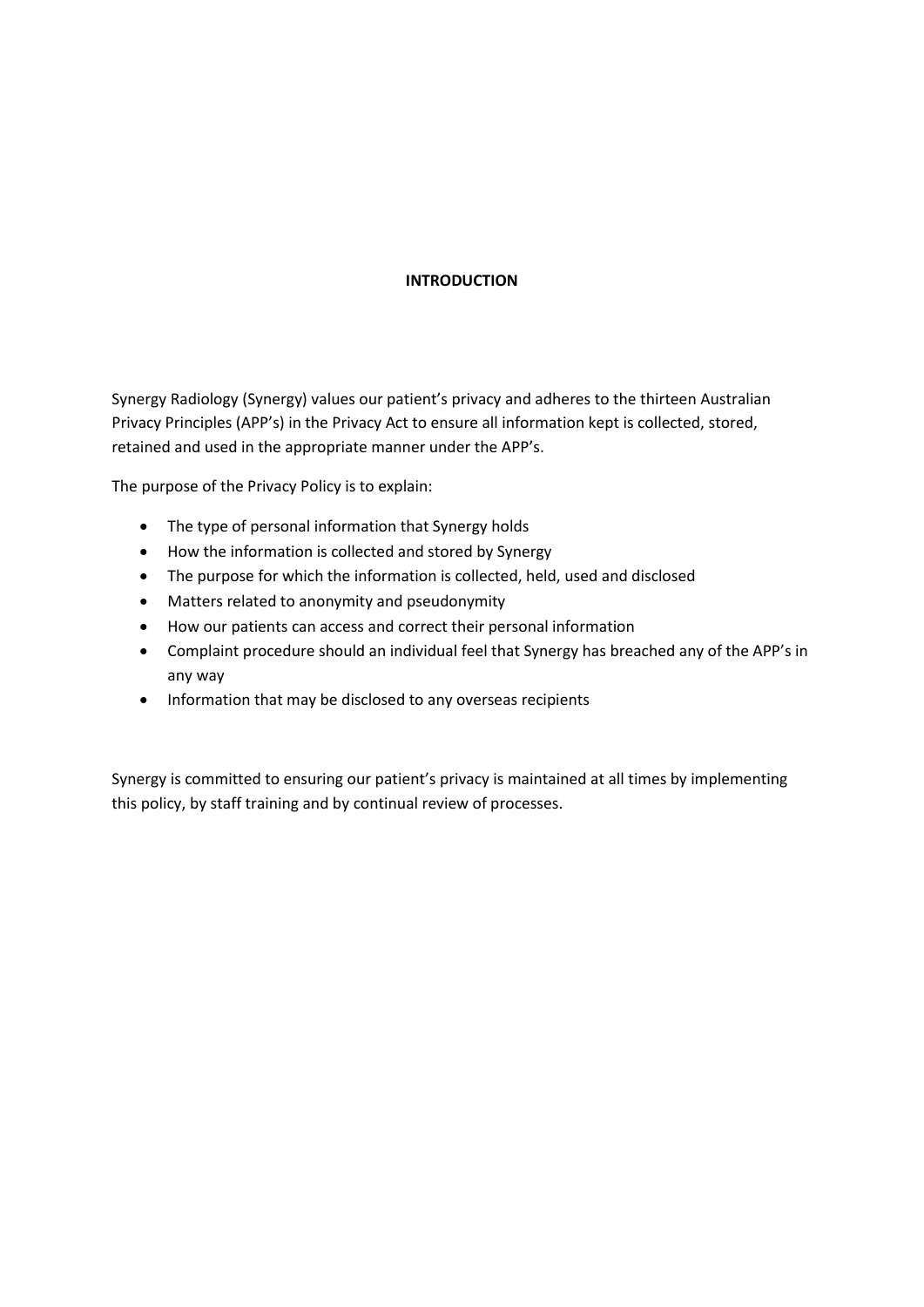## **ANNONYMITY AND PSEUDONYMITY**

Under the APP's an individual has the right to request to remain anonymous or use a pseudonym.

This is however impractical and Synergy cannot deal with patients requesting to be anonymous or using pseudonyms as this may:

- Impact on diagnosis
- Cause a risk to patient safety and would conflict with the Commission guidelines for Quality and Safety
- Cause a mismatch of patient records
- Create communication breakdown between patient and the treating physician
- Result in examination not being claimed under Medicare or relevant insurance fund

Patients may remain anonymous when they are either calling or visiting the practice to make an enquiry about a service provided by Synergy. Patient details will be requested at time of booking and at time of examination.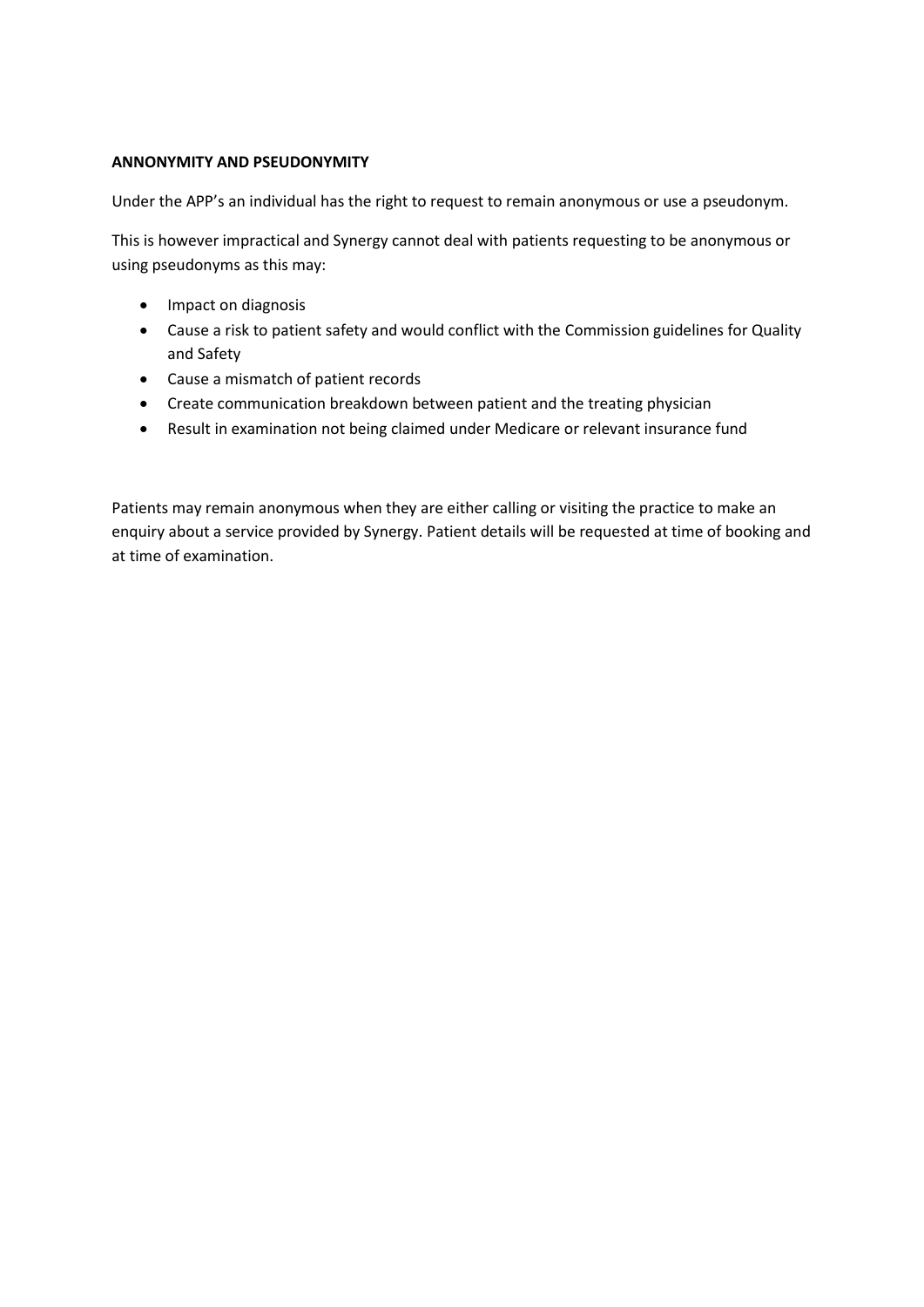# **PERSONAL INFORMATION COLLECTED BY NORWEST MEDICAL IMAGING**

Synergy collects and stores the following information about our patients:

- Name
- Date of Birth
- Gender
- Address
- Contact details including phone number and email
- Medical History
- Results of any prior medical imaging and blood test either performed by Synergy or provided to us by the patient or referring GP
- Billing information
- Medicare details
- Workers compensation, Third Party Insurance, Health Insurance details
- Any other information provide to us by our patients at time of visit including details of any feedback, complaints, suggestion etc.

#### **How do we collect Personal Information?**

- Face to face at time of procedure
- Via phone at time of booking
- Via details on referral provided by your GP, Specialist or referring Health Practitioner
- Email / fax

#### **How do we use the Information?**

The information we collect is used to ensure that the best health service possible is provided to our patients. The use of medical records and examination history means our Radiologist can provide the most accurate reports possible to your referring physician and allows us the ability to provide comparison reports with previous studies. Storing of your medical Imaging examinations also ensure you do not have any unnecessary or duplicated tests.

We also use your information to deal with Medicare and Insurance Companies for billing and collection of outstanding debts.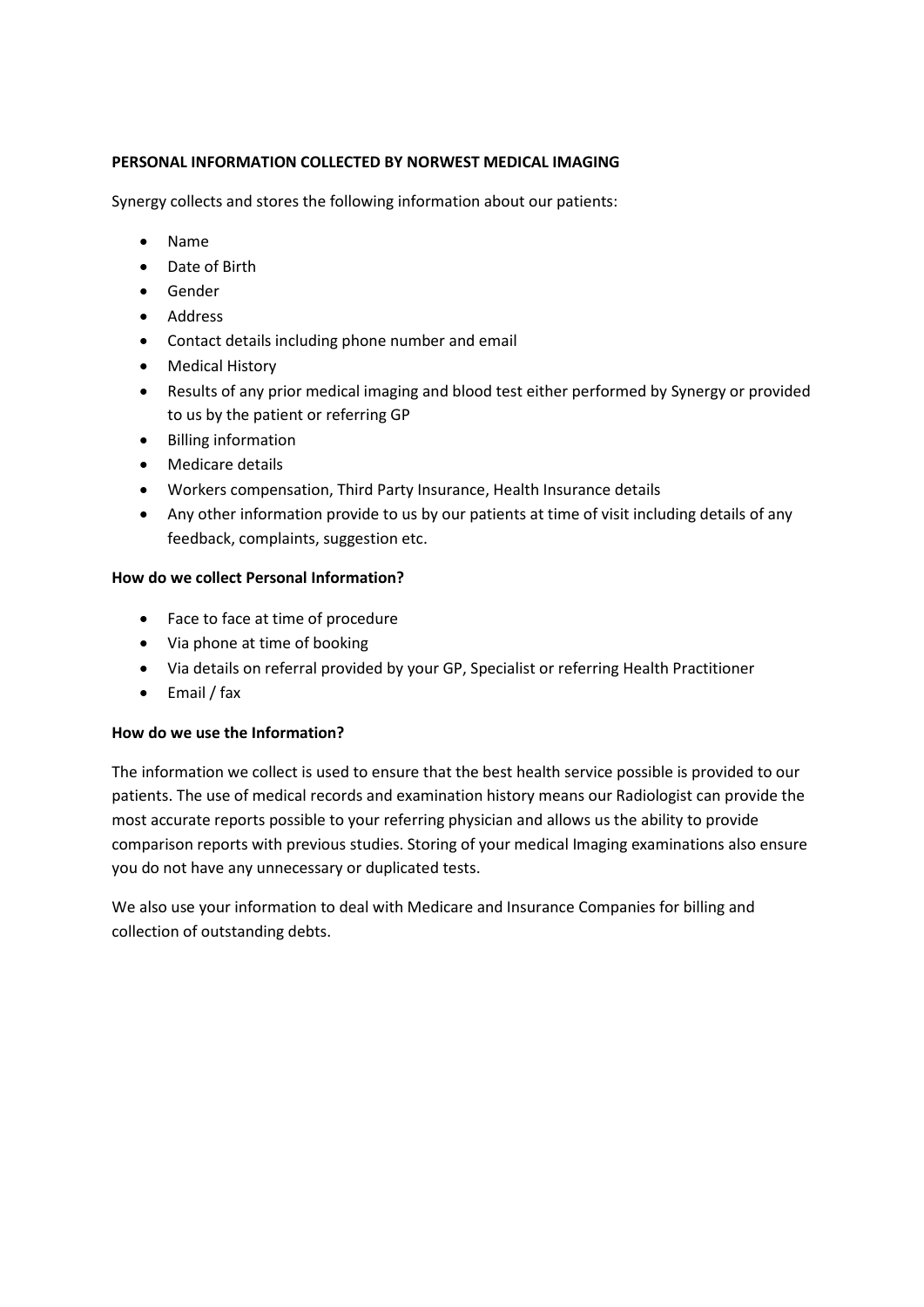## **PERSONAL INFORMATION HELD BY SYNERGY**

#### **PATIENTS and PROSPECTIVE PATIENTS**

Information we collect may include the following

- Name, gender, address and contact details
- Medical history
- Medicare, pension, health care card and other government identifiers
- Health services requested or provided and results of these procedures
- Billing information / history
- Expressed wishes about the future provision of health services
- Details of feedback, complaints, incidents and suggestions

#### **REFERRERS AND THEIR STAFF**

Information we collect about our referring physicians, their staff and the practices include:

- Name, address, telephone numbers, fax / email address and other contact details
- Details of IT systems
- Medicare provider numbers and billing information
- Area of specialisation
- Employment history
- Service delivery preferences, referral patterns and fees paid by referred patients
- Information gathered by marketing staff during site visits
- Expressed wishes about the future provision of health services
- Details of feedback, complaints, incidents and suggestions

#### **STAFF**

Information we collect about our staff may include:

- Name, address, email address and other contact details
- Letters of application / expression of interest and associated correspondence
- Curriculum Vitae / resume
- Referee comments
- Performance records
- Superannuation membership details
- Bank details, tax file number and other employment records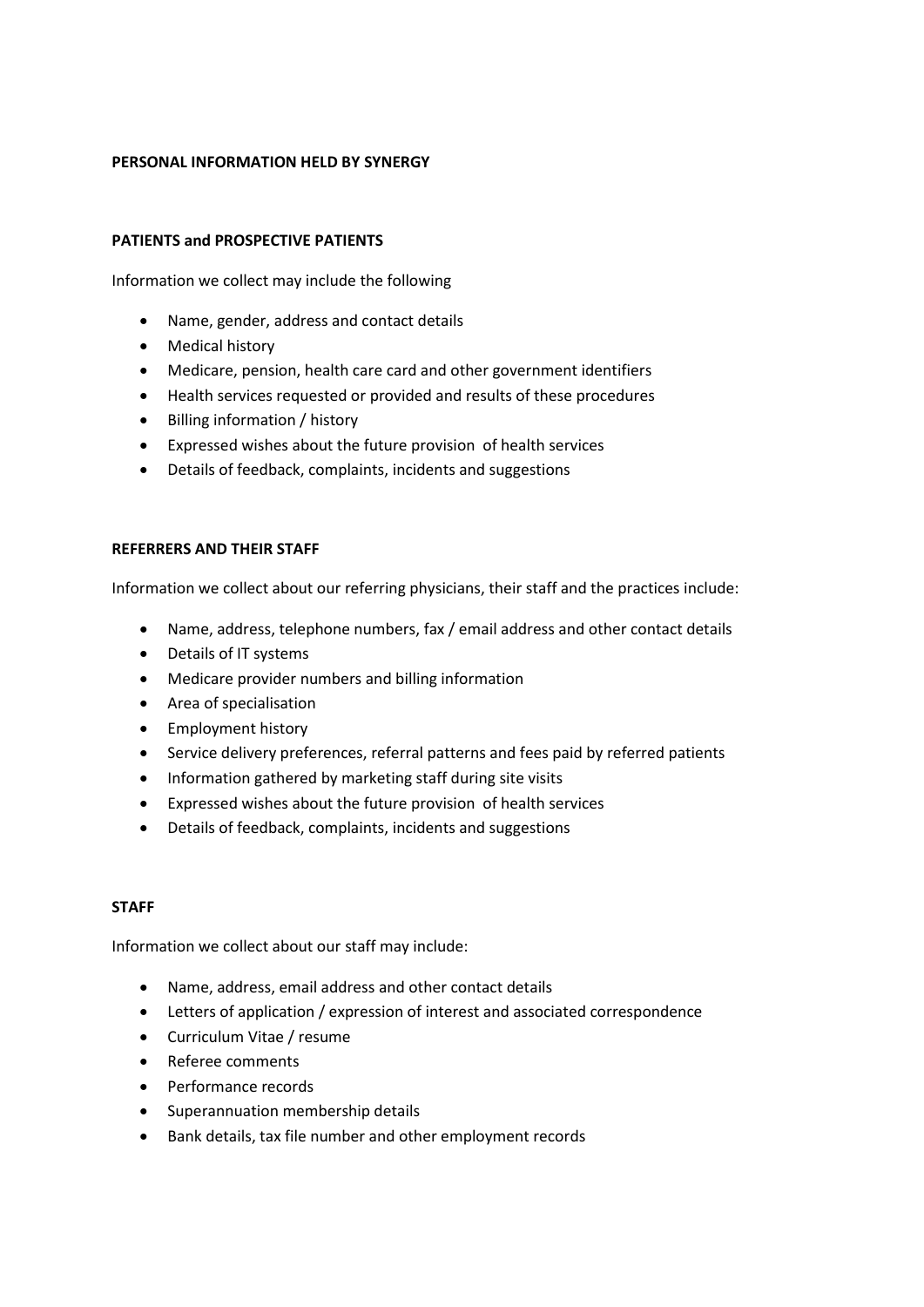#### **EMPLOYMENT APPLICANTS**

Information we may collect and store about employment applicants may include:

- Name, address, email address and other contact details
- Letters of application / expression of interest and associated correspondence
- Curriculum Vitae / resume
- Referee comments

This information is stored for unsuccessful applicants as a future reference to other available positions that may arise.

#### **UNSOLICITED INFORMATION**

The majority of personal information collected and stored by Synergy is solicited. On occasions we may receive information that is unsolicited. The principals of this policy will still apply to any such information received.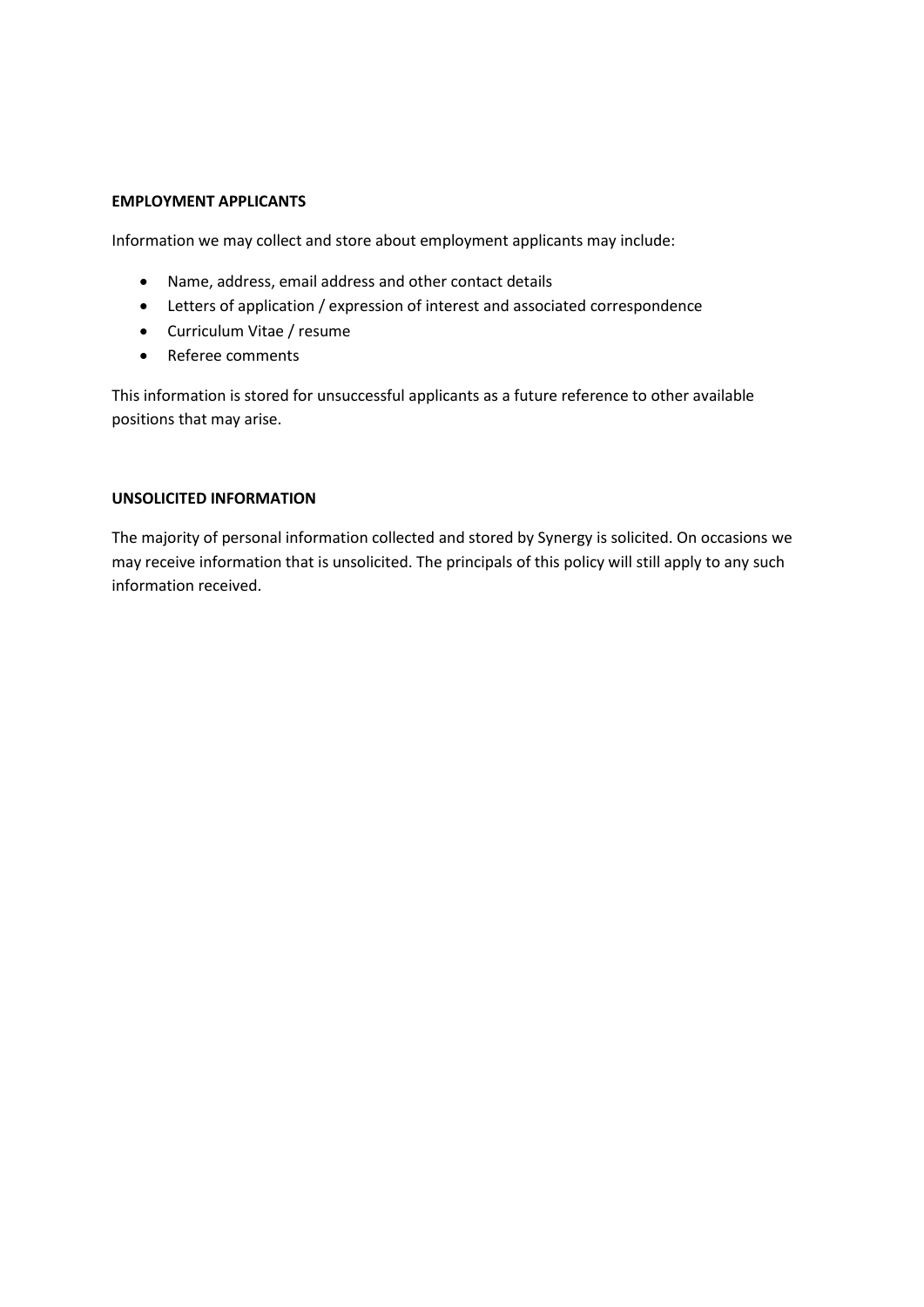# **STORAGE and SECURITY OF INFORMATION**

Synergy has procedures in place that ensure your personal information is stored securely and protected from misuse, loss and unauthorised access. Some of the steps taken to ensure this include:

- A secure electronic database of both your personal information (RIS Radiology Information System) and images (PACS – Picture Archiving and Communication System) of any procedures performed by Norwest Medical Imaging.
- Dedicated back up / archive system of the RIS and PACS systems
- Database only accessible by persons requiring access to the database for the purpose of their employment. Eg Medical Receptionist
- Hard copy storage in secure onsite and offsite storage facilities
- Hard Copy destruction using dedicated Third Party Secure Destruction Company.
- Staff Training regarding use of patient personal information and Privacy policy
- Regular review of policies and procedures.

# **DISCLOSURE OF PERSONAL INFORMATION**

Synergy will need to disclose information about you to external parties as part of your treatment. This includes the Diagnostic Imaging report that goes to your referring medical practitioner. Should you wish the report NOT to go back to your referring Medical Practitioner, please advise us at the time of examination and we will, in accordance with the privacy Act and the APP's take all reasonable steps to comply with these wishes.

We may also need to disclose your information with other parties, which include:

- Consultant Specialist that have been requested to provide further treatment / advise on your medical condition by your GP
- Your representatives, such as guardian or authorised family member
- Insurers such as Medicare, Workers Compensation Insurers, Transport Accident Insurers or Private Health funds
- Where Synergy have been requested under legal summons to provide this information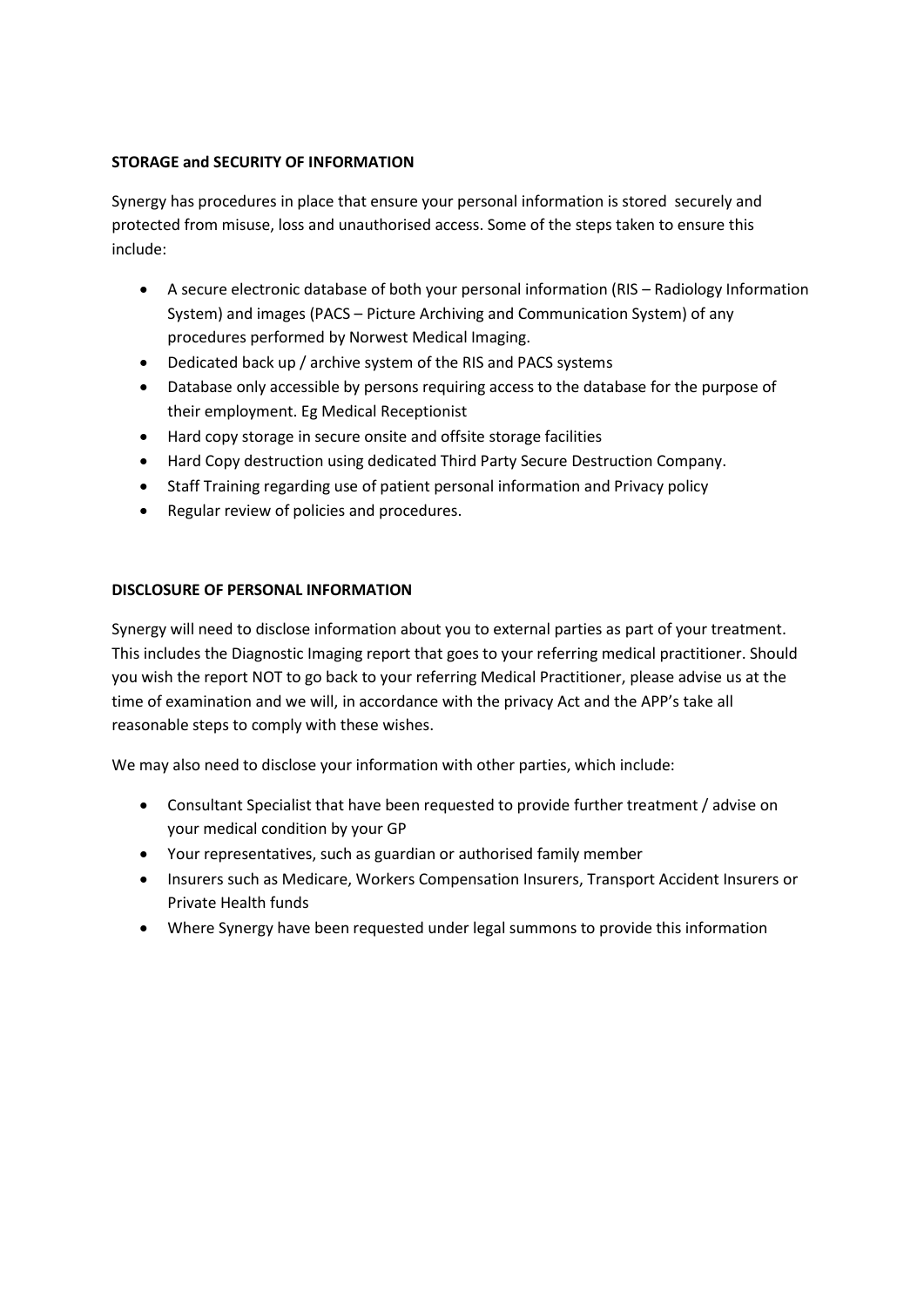## **ONLINE ACCESS TO YOUR IMAGES and REPORTS**

Synergy may provide your report to your referring physician via a secure electronic system. The system is encrypted and requires certificates at the referrers end to allow them to de-encrypt the report and download it into their patient management system.

We also provide online access to your images, via a secure website that requires secure login by users. Your referring physician may request access to your images via this method.

We will seek your approval should a third party such as a specialist request access to these images.

You can also choose to have your images sent to you via electronic method, which would mean no hard copy images will be printed. You may use these images as you wish, and may also choose who gains access to these images, by providing them with an email and an access key to the images online. Images are accessed via a secure online cloud.

On your first visit to our practice, your permission to use, send and disclose your records via these secure online / electronic methods will be sought. Information will only be sent to your referring physician or treating specialist. At any time, should you wish to withdraw this permission, you may contact the practice to revoke the permission.

# **ACCESS TO YOUR INFORMATION**

The best way for you to obtain your medical Imaging results is via your Referring Practitioner. They will have your complete history and be best placed to diagnose you based on the clinical information they have and the Imaging information provide by us in the radiology report. The radiology report on its own may not provide all the answers and may need to be interpreted and explained by your doctor.

You may request access to your information and Synergy will provide this information, except in certain circumstances where the request will be denied due to legal reasons as set out in the Privacy Act, including if the request is vexatious or if a criminal proceeding is under way.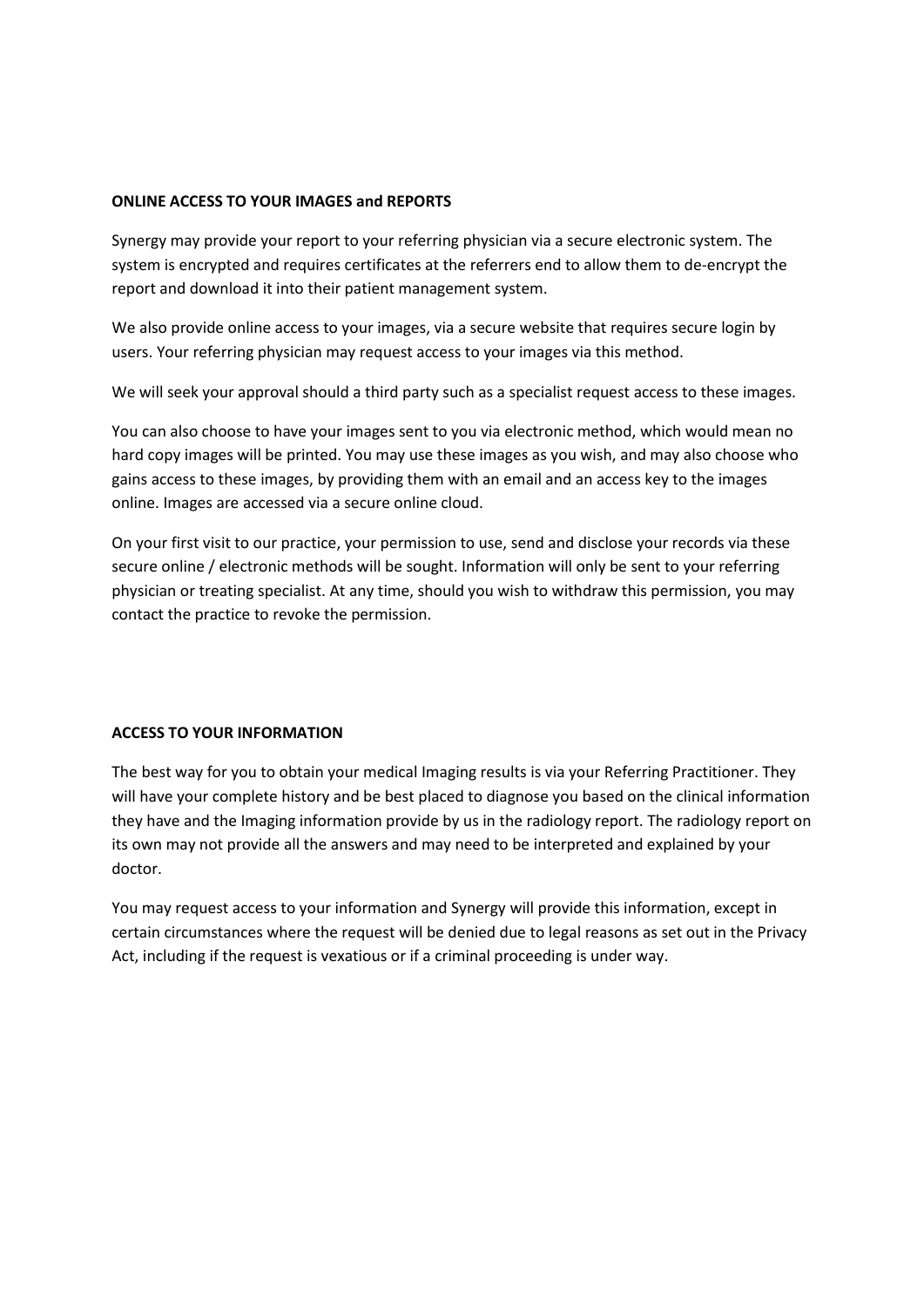## **ACCURACY OF INFORMATION HELD**

Synergy takes all reasonable steps to ensure the information kept is accurate and up to date. The accuracy of the information depends on the information you provide to us. Staff will check information at subsequent visits, to ensure it is still current. We recommend that you:

- Inform us of any errors in the information we hold; and
- Inform us of any changes to your information such as name, address and Medicare number.

Personal information is stored securely and your privacy is important to us. Accurate information will ensure our specialists have all the information, including your prior imaging to ensure the best possible service is provided with the most accurate imaging report possible.

# **DISCLOSURE OF INFORMATION TO THIRD PARTIES LOCATED OVERSEAS**

In order for Synergy to provide the most efficient service to our patients, it may be required that information is disclosed and accessed by third parties overseas. In such circumstances, Synergy will ensure that any party accessing this information will adhere to the same standards that Synergy does and comply with the standards set out in the APP's.

# **DIRECT MARKETING**

Synergy may use personal information for marketing directly related to our services. All marketing communication includes instructions on how to opt out of future communications.

An individual may advise us that they do not wish to receive direct marketing from us at any time by contacting the privacy officer.

We will NOT disclose your personal information to a third party for any marketing purposes.